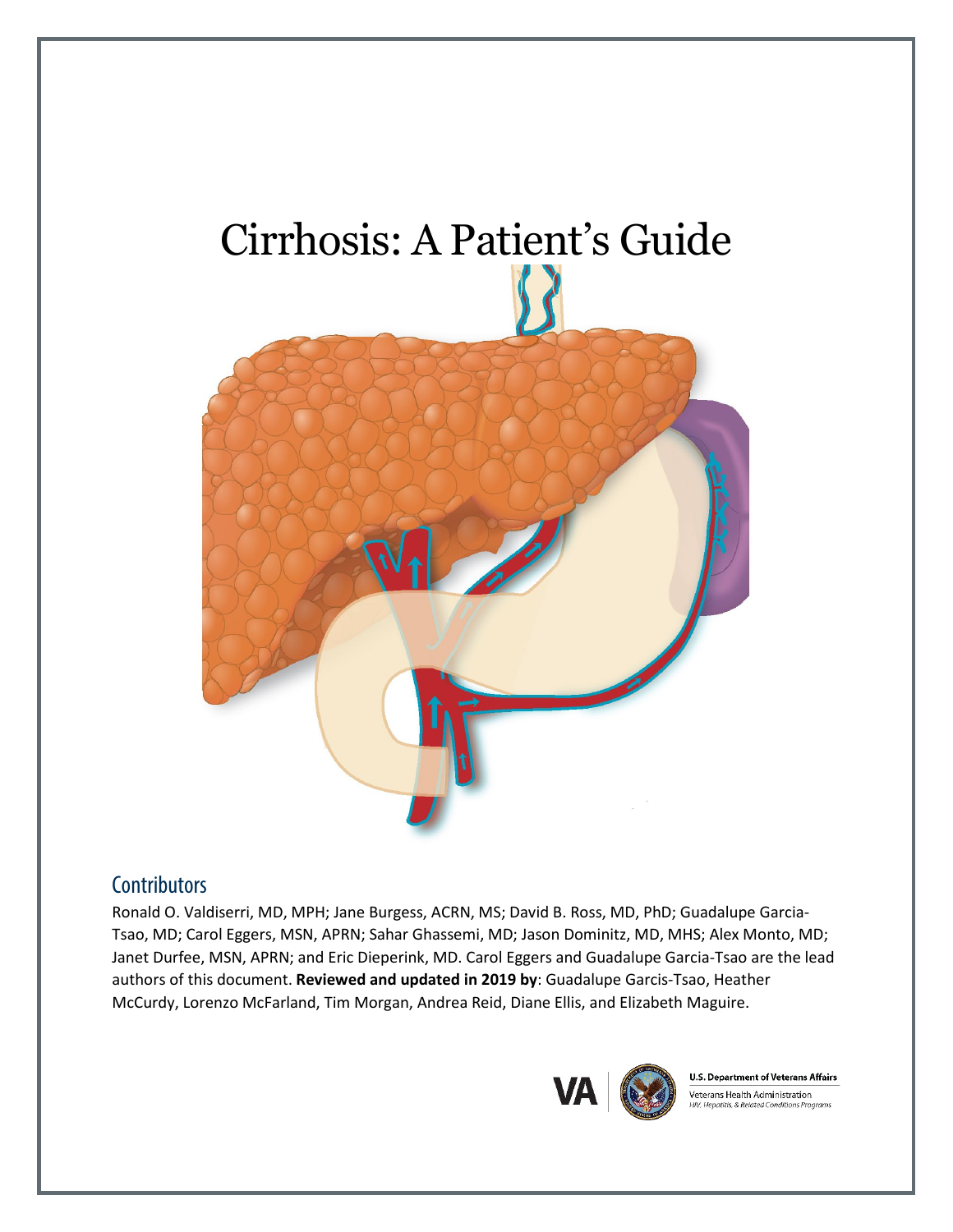# Introduction: What is this Handbook for?

**FACTS:** This handbook explains basic facts about the liver and a disease of the liver called cirrhosis (pronounced "sir-o-sis"). It can help you understand the causes and treatments of cirrhosis.

**TOOL:** You can use this handbook to talk with your provider about how to take better care of your damaged liver.

**SUPPORT:** You can use this handbook to feel more in control of your disease. Your family members and friends may read it to understand the challenges you face and to learn how they can help you.

**ANSWERS:** This handbook will answer your questions about common complications of cirrhosis and what can be done about them.

**EMERGENCIES:** This handbook gives you important information about the possible complications in cirrhosis that require immediate medical attention. It provides practical tips on how to keep your liver as healthy as possible, including things to do and things to avoid.

**TREATMENT TRACKING:** This handbook tells you what you should keep track of when you have cirrhosis, so you can actively participate in your health care.

**RESOURCES:** A list of the medical terms used in this handbook appears at the end. You may hear these words in discussions with your health care provider or when you read about cirrhosis in books, articles, or on the Internet. A list of information sources you can trust is also included.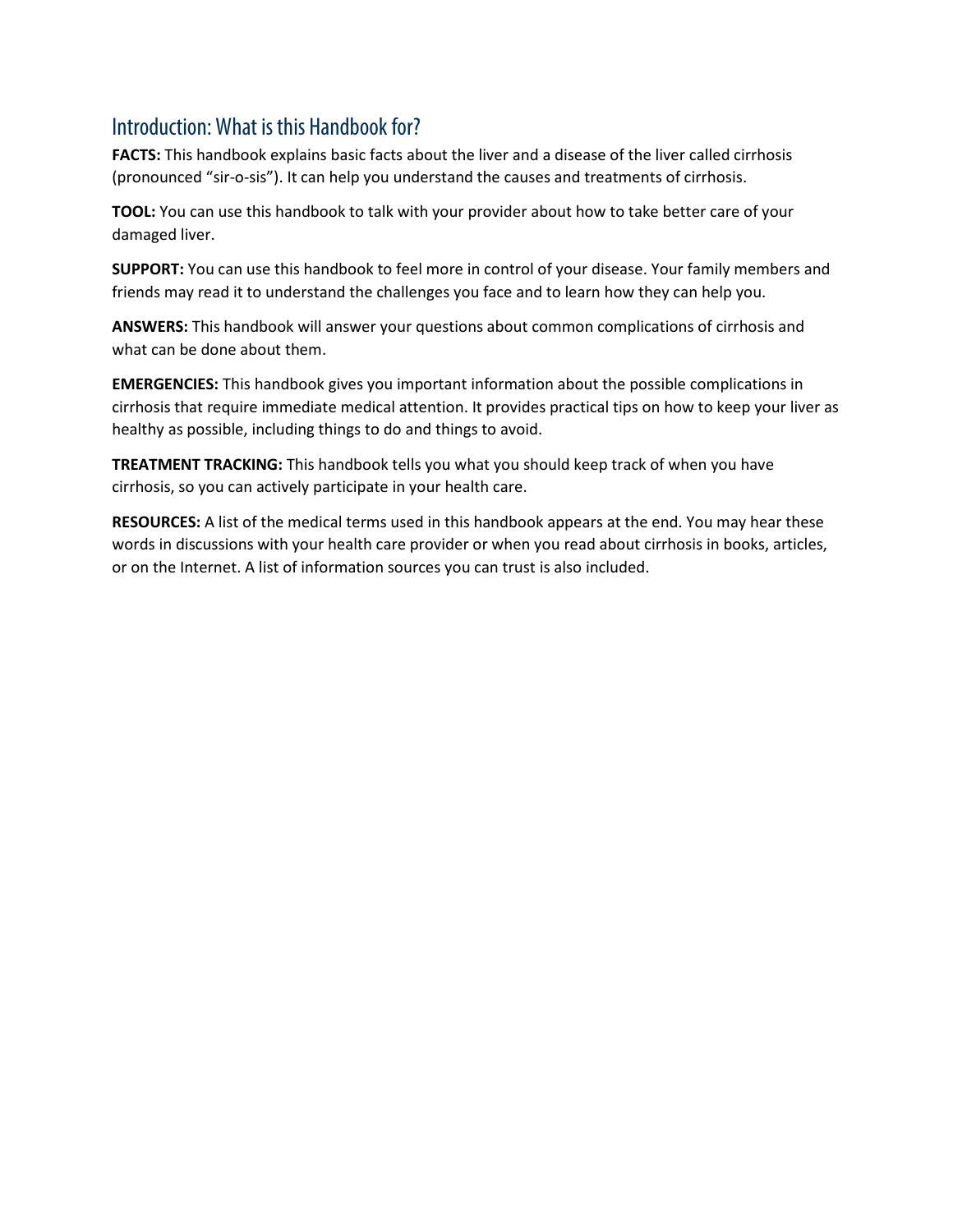# What does the liver do?

The liver is one of the largest organs in your body. It has many important jobs. It's like a factory that makes vital substances (such as albumin and proteins that help with blood clotting). It cleanses the body of toxins (like alcohol) and bacteria. It produces bile that helps digest food. The healthy liver also gathers and stores important substances for your body to use later, such as sugar and vitamins. The liver can perform these tasks because millions of cells work as a team around the clock. Everything that enters the body through the mouth is digested in the stomach and intestines. These raw materials then enter the liver "factory" through the bloodstream and the liver cells break them down, purify them, make useful products, and get rid of harmful products.



# What is Cirrhosis?

When something attacks and damages the liver, liver cells are killed and scar tissue is formed. This scarring is called fibrosis (pronounced "fi-bro-sis"), and it happens little by little over many years. When the entire liver is scarred, it shrinks and gets hard. This is called cirrhosis, and usually this damage cannot be undone.

Any illness that affects the liver over a long period of time may lead to fibrosis and, eventually, cirrhosis. Heavy drinking and viruses (like hepatitis C or hepatitis B) are common causes of cirrhosis. However, there are other causes as well. A buildup of fat in the liver, called fatty liver disease, may lead to cirrhosis. Fatty liver disease may develop in people who are overweight and those with diabetes. Some people inherit genes for certain conditions that cause liver disease, such as genes that will cause iron buildup in the liver. In other diseases, bile collects in the liver and causes damage that can lead to cirrhosis. Other causes include certain prescribed and over-the-counter medicines, environmental poisons, and autoimmune hepatitis, a condition in which a person's own immune system attacks the liver.



# What Happens When You Have Cirrhosis?

Because the liver becomes lumpy and stiff in cirrhosis, blood cannot flow through it easily. Pressure builds up in the vein that brings blood to the liver. This vein is called the portal vein and portal hypertension is the name of the condition when the pressure in the portal vein is high. To relieve this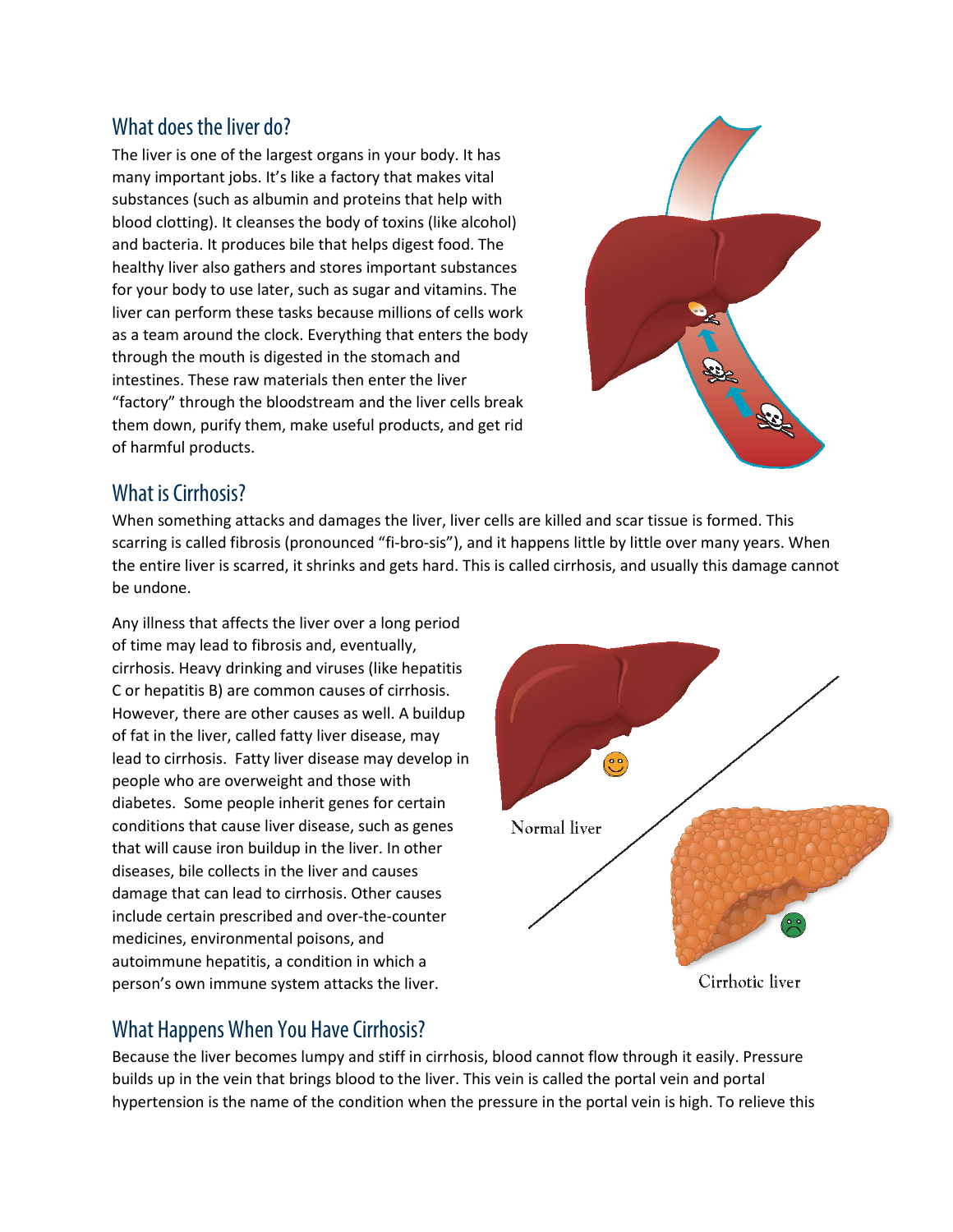pressure, the blood passes through other veins. Some of these veins, called varices, can be found in the tube that carries food from your mouth to your stomach (the esophagus) or in your stomach itself.

When you have cirrhosis, the high pressure in the portal vein backs up into another organ called the spleen. The spleen then gets big and destroys more platelets than usual. Platelets are blood particles that help with blood clotting.

When you have cirrhosis, blood flow to the liver is impaired. Substances such as ammonia that would normally be cleaned by the liver, escape into the general circulation. Aside from the problems with liver blood flow, when cirrhosis is advanced there



aren't enough healthy cells to get all the work done. These cells cannot make the good substances such as albumin and clotting factors that the liver normally makes. Liver cancer, called hepatocellular carcinoma (HCC), can also occur when some of the sick liver cells start to multiply out of control.

# What Are the Symptoms of Cirrhosis?

At first, you may have no symptoms at all (this is called **compensated cirrhosis**). In fact, a person may live many years with cirrhosis without being aware that his or her liver is scarred. This is because the pressure in the portal vein is not yet too high and there are still enough healthy liver cells to keep up with the body's needs.

But if nothing is done about the cause of cirrhosis (if you continue to drink or your hepatitis is not treated, for example), the pressure in the portal vein gets higher and the few remaining liver cells get overwhelmed. Then you may notice symptoms like low energy, poor appetite, weight loss, or loss of muscle mass. You can also develop the following serious problems: (1) internal bleeding from large blood vessels in the esophagus, called bleeding varices; (2) a buildup of fluid in the belly, called ascites (pronounced "a-sigh-tees"); (3) confusion from the buildup of toxins in the blood, called encephalopathy (pronounced "en-sef-a-lop-a-thee"); or (4) yellowing of the eyes and skin, called jaundice.

As mentioned earlier, another serious complication of cirrhosis is liver cancer, which may occur in the compensated or decompensated stage. There may be no signs of liver cancer until the cancer has grown very large and causes pain.

# What is Decompensated Cirrhosis?

If you experience any of the serious problems described below, your disease has progressed from compensated cirrhosis to decompensated cirrhosis. You are then at risk of dying from life-threatening complications of liver disease, unless your sick liver can be replaced with a healthy liver (liver transplant).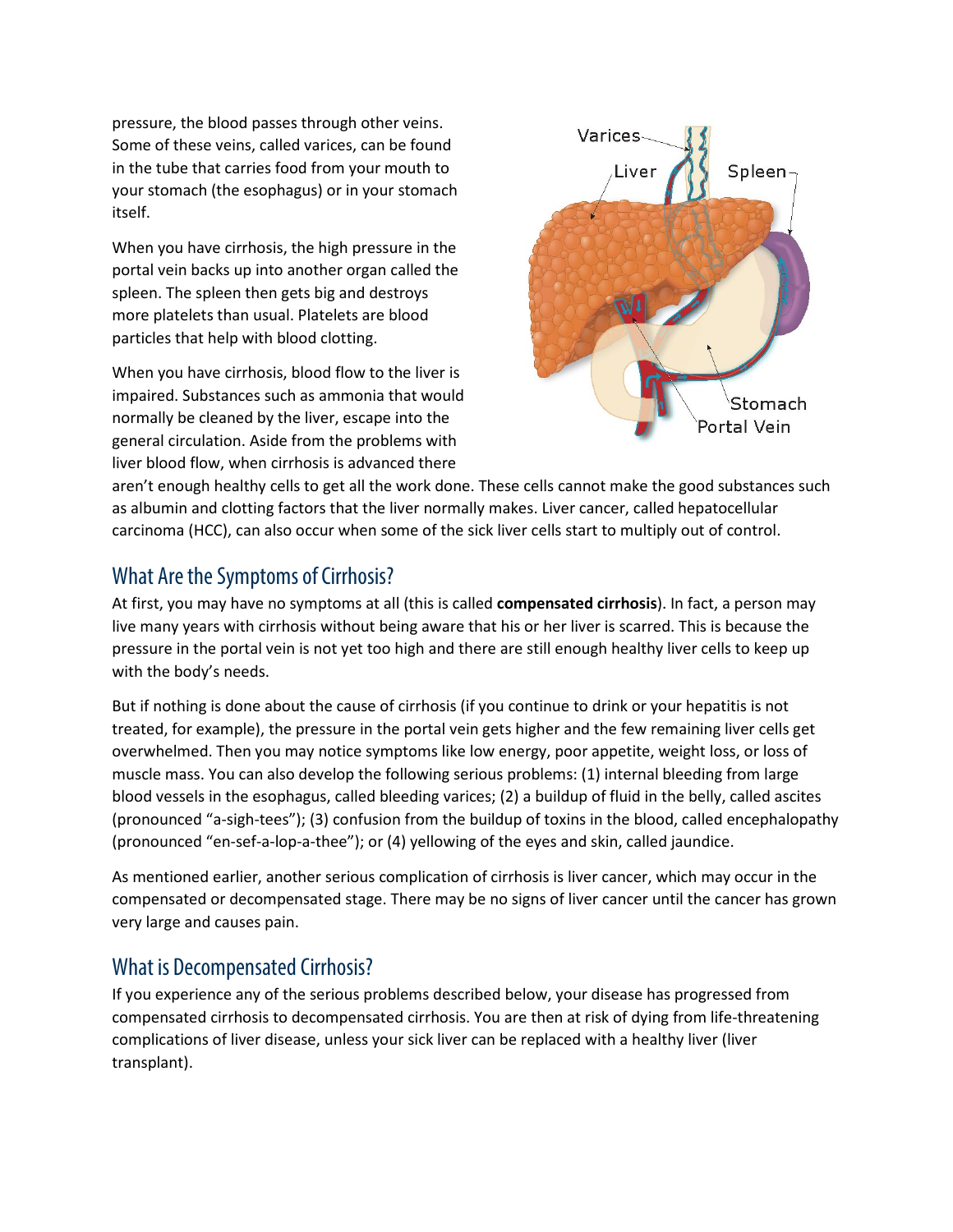### Bleeding varices (internal bleeding)

Large blood vessels (varices) in the food tube get bigger and bigger over time and can burst open. When this happens, you may vomit blood or notice your stool is black and tarry. If this happens, you should go to the emergency room immediately to get help and stop the bleeding.

The risk of bleeding from varices can be reduced by taking special blood pressure medicines (called beta-blockers) or by a special procedure in which tiny rubber bands are tied around the varices.



**If you vomit blood or your stool turns black and tarry, you should go to the emergency room immediately. These are signs that varices may have begun to bleed. This can be life-threatening.**

### Ascites (fluid in the belly)



Another problem caused by high pressure in the veins of the liver is ascites. Fluid leaks out into the belly and it begins to fill it up. This can make your abdomen enlarge like a balloon filled with water. Your legs can get swollen too. This can be very uncomfortable. Eating can be a problem because you have less room for food. Even breathing can be a problem, especially when you are lying down. But the most dangerous problem associated with ascites is infection, which can be life-threatening. Ascites may go away with a low-salt diet, and with diuretics (water pills) ordered by your provider. But sometimes a provider must drain the fluid from the

belly using a special needle.

**If you have ascites and you suddenly get a fever or new belly pain, go to the emergency room immediately. These could be signs of a serious infection that can be life-threatening.**

### Encephalopathy (confusion)

A liver that is working poorly may not be able to get rid of toxic substances like ammonia (which comes from the intestines), and it may allow these substances to go into the brain and cause confusion. Besides confusion, toxins in the brain cause changes in your sleep, your mood, your concentration, and your memory. If it gets bad, these toxins can even cause a coma. These changes are all symptoms of hepatic encephalopathy. If you have encephalopathy, you may have problems driving, writing, and performing other activities of daily living. Signs of encephalopathy are trembling and hand "flapping."

Encephalopathy may occur when you have an infection or when you have internal bleeding. It may also occur if you are constipated, take too many water pills, or take tranquilizers or sleeping pills. Your doctor might prescribe a medication called lactulose. Lactulose is a laxative syrup that makes your bowels move more often (up to two or three times a day) and helps get rid of ammonia.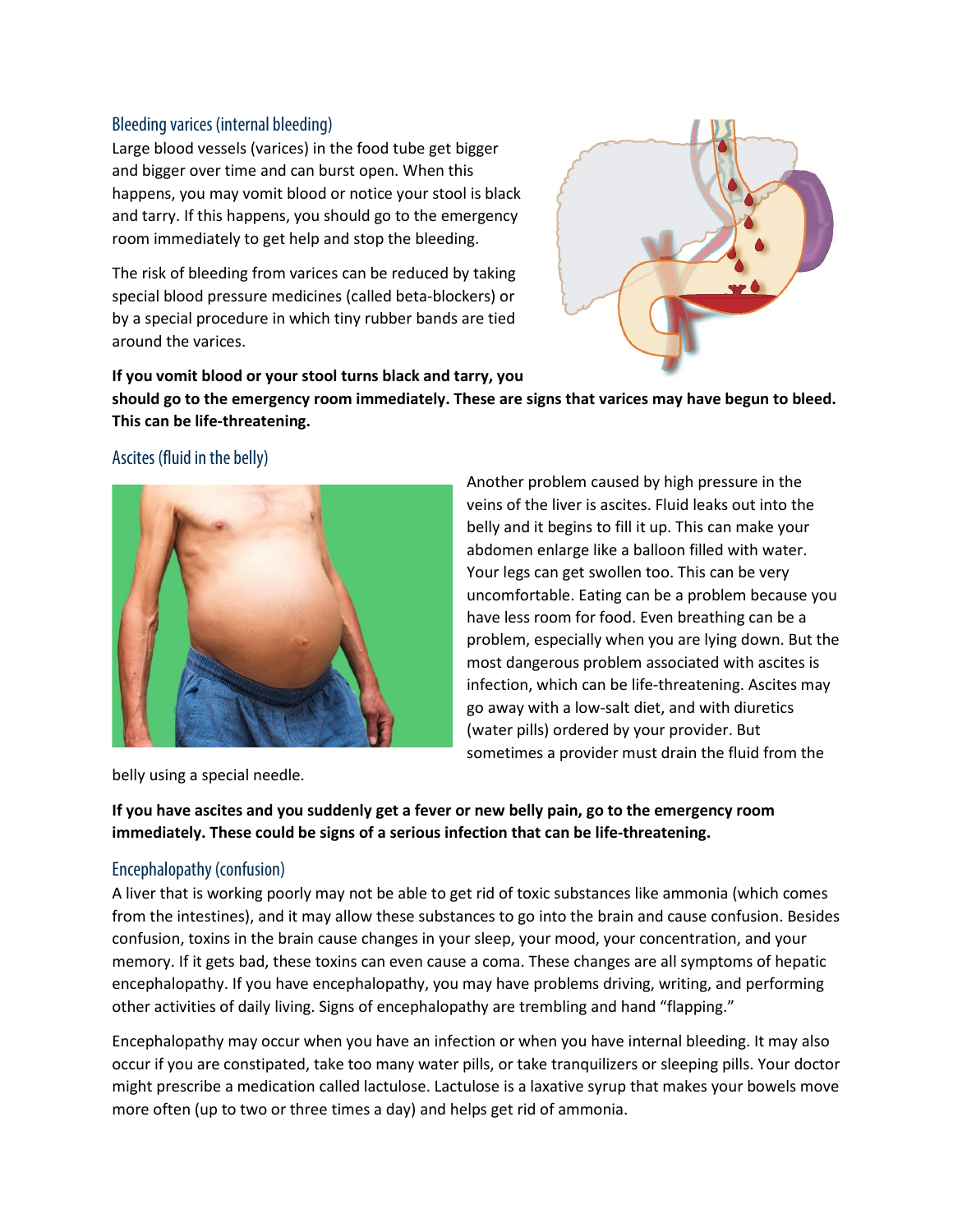**If you are not acting like yourself, if you are confused, or if you are very sleepy, you should be taken to the emergency room immediately. These symptoms could be a sign of a serious medical problem. You should not drive when you have these symptoms.**

### Jaundice (yellowing of the eyes and skin)

A liver that is working poorly cannot get rid of bilirubin, a substance that produces a yellowing of the eyes and skin called jaundice. Too much alcohol and some medicines can also lead to jaundice.

### **If you suddenly develop jaundice, you should go to the emergency room immediately.**



# How Do You Know if You Have Cirrhosis?

Often, you cannot know whether you have cirrhosis until the disease is advanced. Only your health care provider can tell you if you have cirrhosis.

There are many signs of cirrhosis that your provider may find. You may have red palms or small spiderlike veins on your face or your body. You may have developed fluid in your abdomen.

Your provider may order blood tests that point to cirrhosis. Other tests can also give your provider a good idea of whether you have cirrhosis, such as an ultrasound, a CAT scan, an MRI, or a special kind of ultrasound that measures the amounts of stiffness in your liver (as the liver gets scarred, it gets stiffer).

Sometimes, you may need a liver biopsy. A liver biopsy shows how much scarring your liver has and will help your health care provider figure out what is causing the damage and how best to treat it.

### What Will Your Health Care Provider Do About Cirrhosis?

People with cirrhosis need to see a health care provider regularly. If you have compensated cirrhosis, these visits may be scheduled as often as every 3 to 6 months. These visits allow your provider to watch for complications. Your provider may order the screening tests that can catch these complications early. Then they can be treated or even delayed.

If you have decompensated cirrhosis, you may need to see your provider more often so that the complications that have developed already can be managed well.

People with cirrhosis should have an upper endoscopy (pronounced "en-dahs-cup-ee") procedure. This is a test in which a thin tube with a camera is passed down your esophagus (food tube) so that your provider can look for varices. If you have no varices, the endoscopy will be

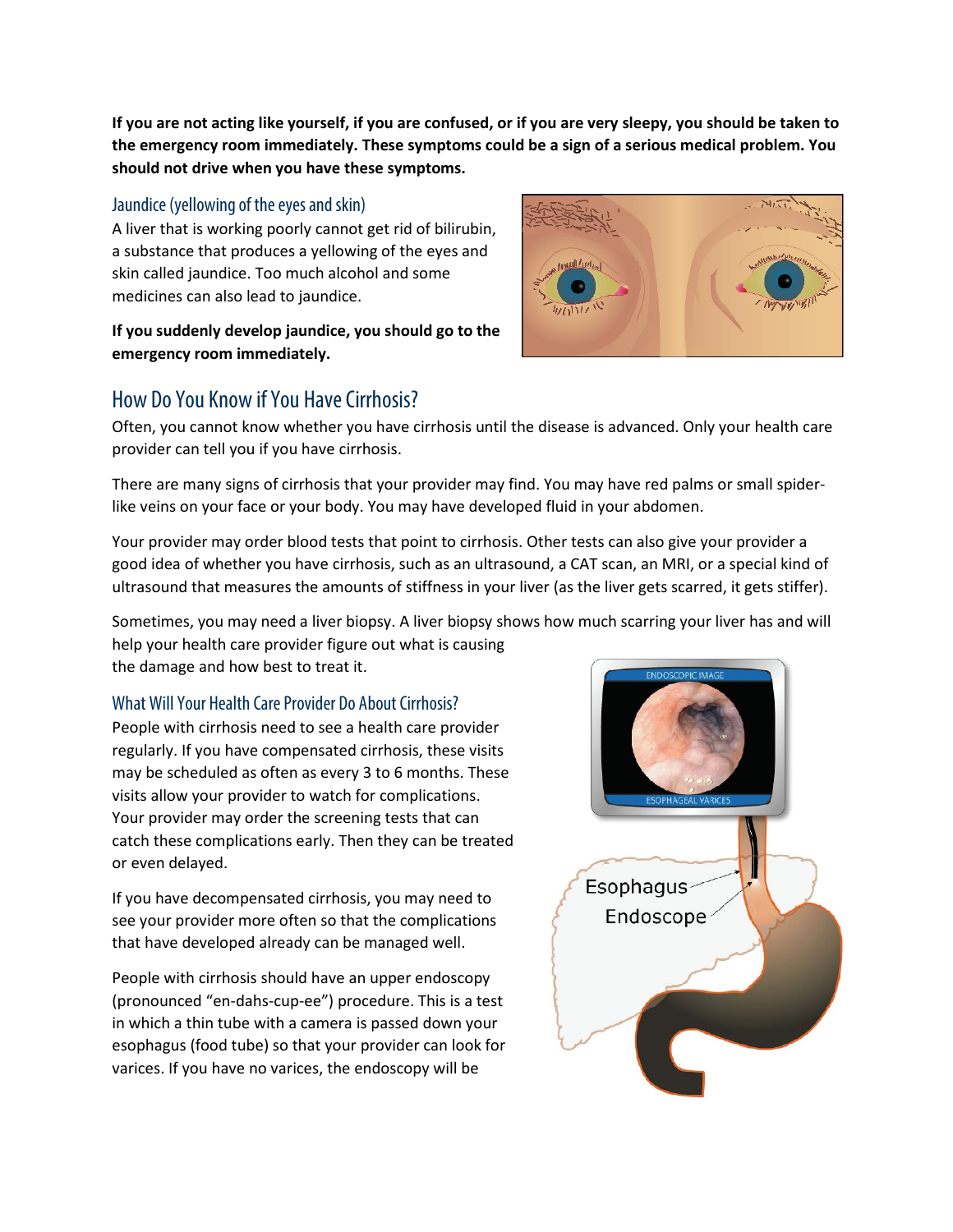repeated every few years. If you have large varices, you will get treatment to reduce the chance of bleeding.

You also will have a blood test and an ultrasound (or sometimes a CAT scan or an MRI) to look for signs of liver cancer and ascites. It is important for your health care provider to look for cancer on a regular basis, usually every 6 months. If the cancer is caught early, there are often ways to treat it.

If you have developed decompensated cirrhosis, your provider may discuss liver transplant with you. Your provider can answer questions and help you to decide if a transplant is right for you. Your provider will help you find out if your body can tolerate this operation, and, if it can, help you and your loved ones get ready for transplant surgery.

# What Can You Do About Your Cirrhosis?

The most important thing you can do is to protect your liver from further damage and follow the treatment prescribed by your provider. The following checklists are guides to taking care of your liver and keeping you well.

Put a check in the boxes next to the statements that show what you have done or are going to do to take care of your liver:

- $\Box$  I am not drinking alcohol or using drugs.
- $\Box$  I always take the medications that my provider has ordered for me. I know their names and purpose.
- $\Box$  I tell my provider if I am taking over-the-counter or herbal medications.
- $\Box$  I don't take pain pills like ibuprofen (Motrin®, Advil®) or Naprosyn (Aleve®), especially if I have ascites.
- $\Box$  I don't take too many Tylenol® (acetaminophen) pills, and I never take Tylenol with alcohol.
- $\Box$  I avoid sleeping pills or tranquilizers.
- $\Box$  If my provider tells me to take lactulose, I take enough to move my bowels two or three times a day.
- $\Box$  I keep all my medical appointments or call if I need to reschedule.
- $\Box$  I have been tested to see whether I need to get the hepatitis A and B vaccines (hepatitis A and B are viruses that attack the liver).
- $\Box$  I have received the pneumonia vaccine and I get my annual flu shot (people with cirrhosis are more likely to get infections).
- $\Box$  I eat a well-balanced diet that is low in fat and includes enough protein. I cut down on salt (sodium), read food labels, and avoid canned or prepared foods, especially if I have ascites.
- $\Box$  I never let myself get constipated. If it happens, I tell my health care provider.
- $\Box$  I keep a healthy weight and weigh myself regularly if my provider recommends it.
- $\Box$  I make sure to have a balance of work, rest, and exercise in my life.
- $\Box$  I cope well with stress (or I ask for guidance when I can't cope).
- $\Box$  I tell my health care provider if I am depressed.
- $\Box$  I have never smoked cigarettes, I have quit smoking, or I have discussed quitting with my health care provider.
- $\Box$  I have asked my health care provider whether I need a liver transplant.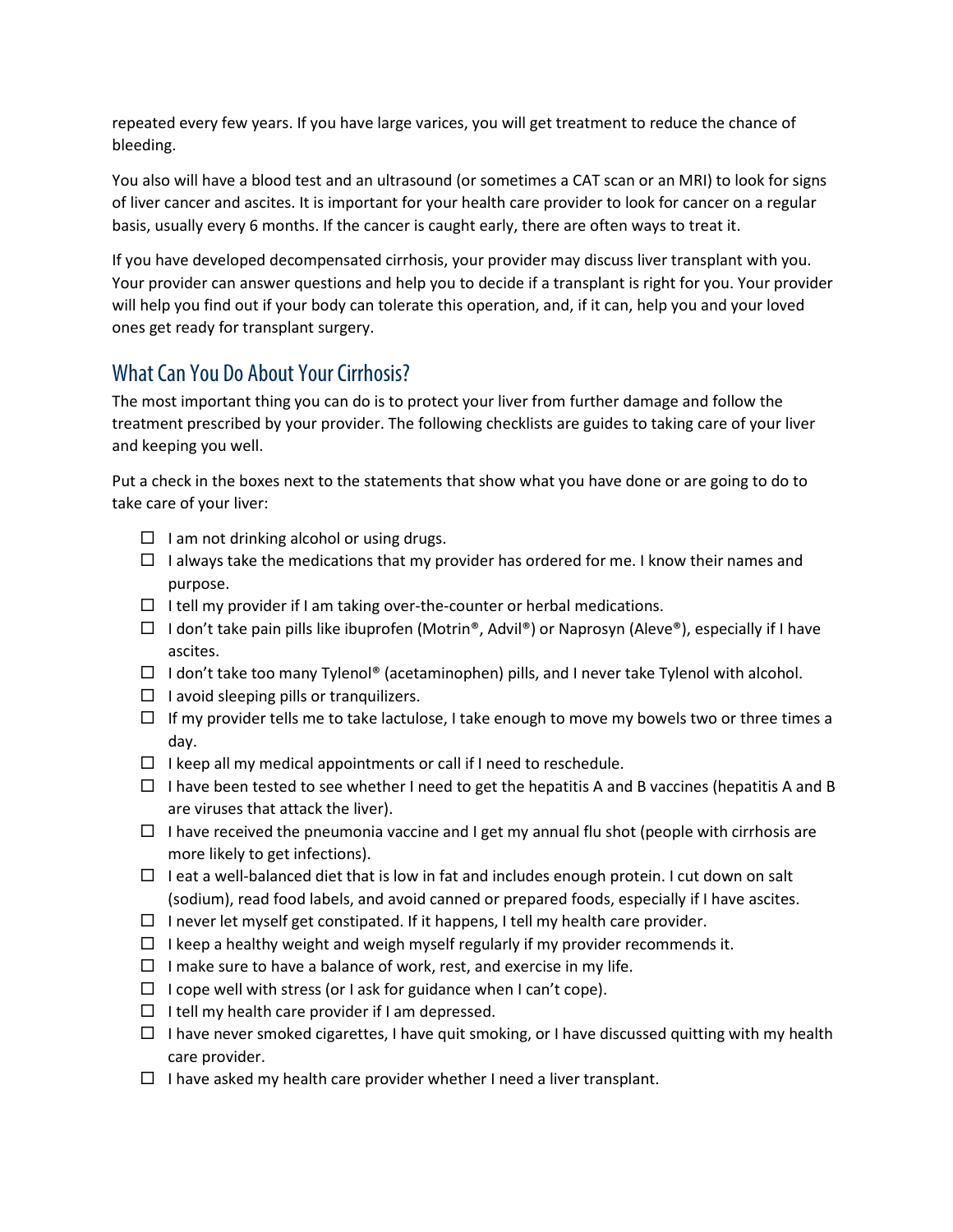# When to Go to The Emergency Room

Use the following guidelines to determine if you need to go to the emergency room.

### DANGER

GO TO THE EMERGENCY ROOM! (or call 911, say you have cirrhosis, and tell them what's happening)

BLEEDING: My stools are black and tarry. I'm vomiting blood.

CONFUSION: My head is cloudy. I'm so confused and sleepy I can't do anything.

FEVER: I have a fever and I can't stop shaking.

JAUNDICE: My eyes are suddenly turning yellow.

# What You and Your Provider Should Do to Take Good Care of Your Liver

You and your provider can do the following things to keep your liver as healthy as possible for as long as possible. (Take this list with you to discuss with your provider.)

- Schedule liver clinic visits every 6 months; more often if you have decompensated cirrhosis.
- **Have blood tests (to see how well the liver is working and to check for liver cancer) and an** ultrasound (or CT or MRI) every 6 months.
- **Have an endoscopy to screen for varices (repeated every few years if you have no varices or only** small ones).
- **Take medicines called beta-blockers when varices are large, to reduce the chance of bleeding.**
- **Take medicines called diuretics (spironolactone alone or with furosemide) to decrease ascites,** and have regular blood tests to check for kidney health.
- Talk about how much alcohol you are drinking at every clinic visit.
- Go over your medicine list at every clinic visit.
- **Talk about whether and when a liver transplant workup should be started for you.**
- Discuss and update your Child-Pugh score (also known as CTP score) and your MELD score at each clinic visit. These scores are ratings that tell how sick your liver is and how urgently you need a transplant. They are explained in the list of terms below.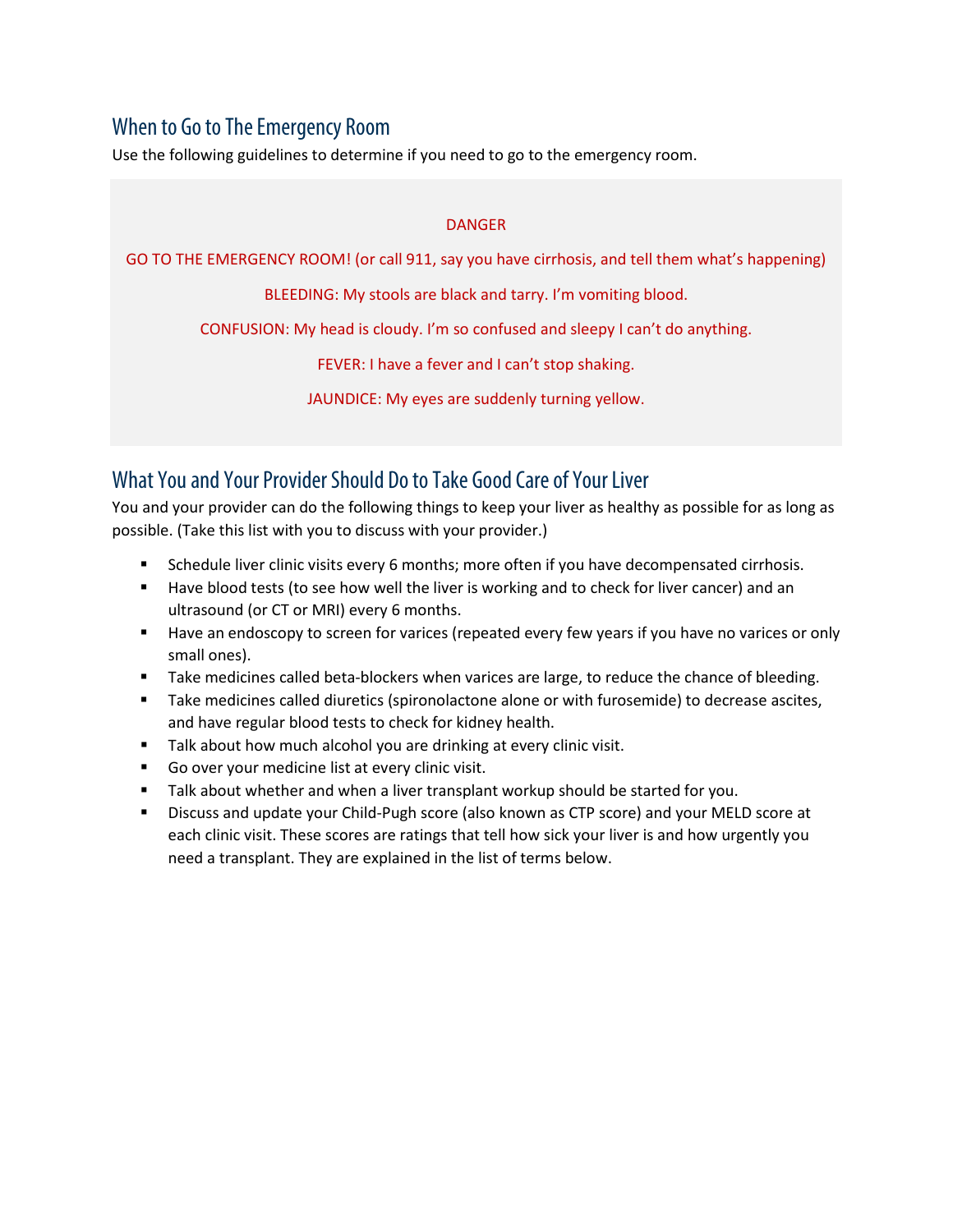# My Scheduled Appointments & Follow-up

Use the table below to write down your appointments, when your blood and ultrasound/imaging tests are due, as well as your current medications and CTP/MELD scores.



# Definition of Commonly Used Terms in Cirrhosis

These are the medical terms (in alphabetical order) that you may read in this handbook, hear in discussions with your provider, or read in articles about cirrhosis on the Internet or in printed materials.

**AFP (alpha-fetoprotein):** A tumor blood test. High levels of AFP may be a sign of liver cancer.

**Albumin:** Important protein made by the liver. Too little of it in the blood is a sign that the liver is not working well.

**Ammonia:** A by-product of the digestion of protein in the gut that is toxic if not filtered by the liver.

**Ascites:** Fluid in the belly.

**Asterixis:** Flapping movement of the hands that happens when the brain is affected by toxins (like ammonia) that are not being removed by the sick liver.

**Beta-blockers:** Medicines (like propranolol and nadolol) that lower the pressure in the portal vein and reduce the chance of bleeding from varices.

**Bilirubin:** By-product of the body that is removed by the liver. A high level in the blood causes jaundice and is a sign that the liver is not working well.

**Child-Pugh (or CTP) score:** A score that indicates how sick the liver is. Based on this score, there are three Child-Pugh stages: A (when the liver is still working very well); B (when the liver is working so-so), and C (when the liver is working poorly). If you are Child-Pugh B or C, you should be considered for a liver transplant.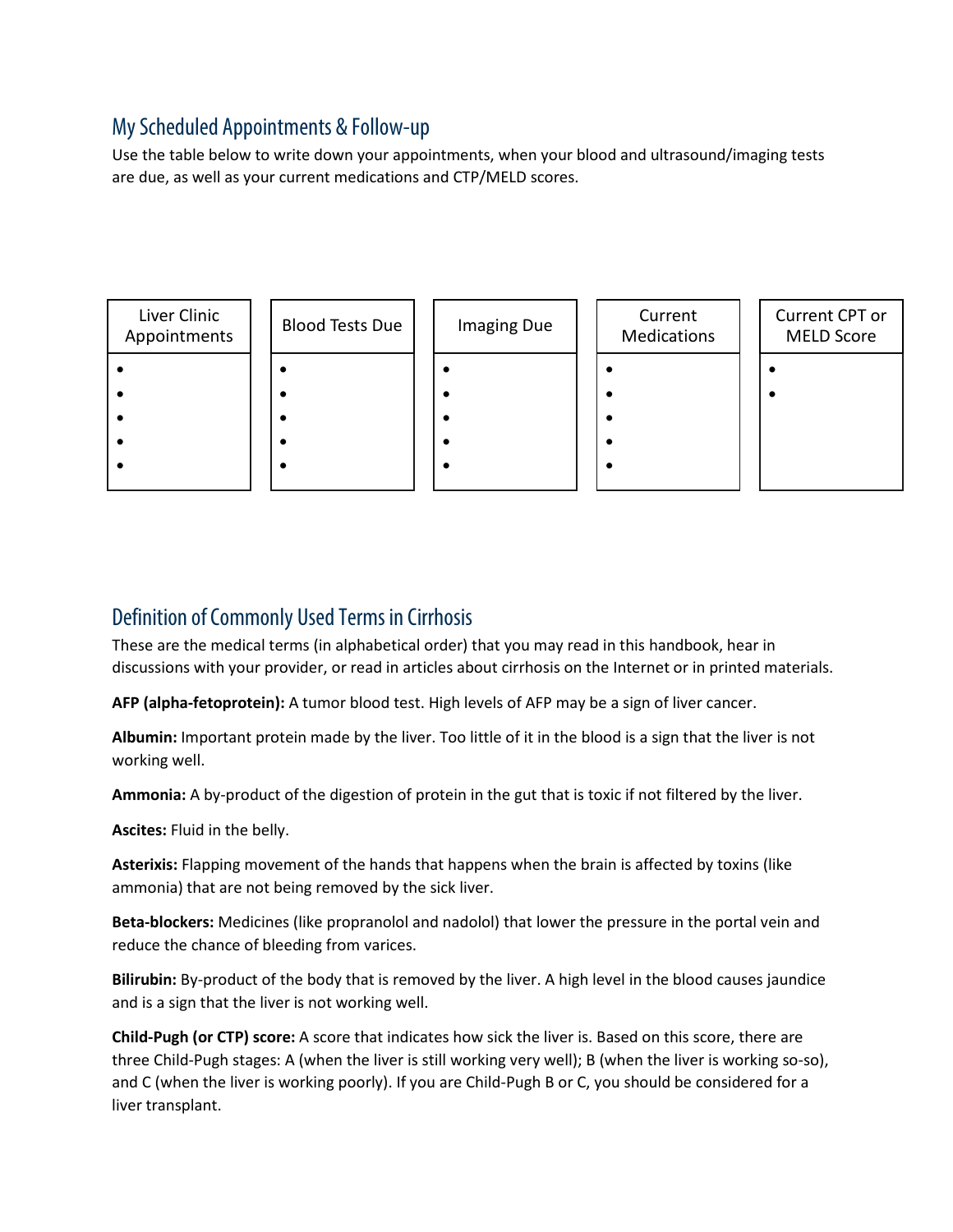**Cirrhosis:** Scarring of the whole liver that makes it shrunken and hard. Cirrhosis is the result of something (like alcohol or a virus) that damages the liver for a long time.

**Creatinine:** Blood test that measures how well your kidneys are working. It can be high when you are taking a dose of diuretics (water pills) that is too high or when your liver is very, very sick.

**CT (or CAT) scan:** A type of X-ray that takes pictures of your liver and can be used to look for liver cancer and other problems such as ascites.

**Diuretics:** Water pills such as spironolactone (Aldactone®) and furosemide (Lasix®) that are used to help the body get rid of ascites and swelling of the legs.

**Encephalopathy:** Changes in brain function that happen when toxic substances (like ammonia) are not filtered by the liver.

**Endoscopy:** A test of your esophagus and stomach in which you swallow a thin tube with a camera. It is used to look for varices.

**Esophagus:** Tube that carries food from your mouth to your stomach.

**Hemoglobin and hematocrit:** These blood tests will be very low if you have internal bleeding.

**INR (also called prothrombin time):** Test that checks how fast your blood clots. When your liver is not working well, your blood takes longer to clot and this test result will be high.

**Jaundice:** When your eyes and skin turn yellow. It is a sign that the liver is not working well. You can also become jaundiced if your bile ducts are blocked.

**MELD score:** A score that is used to rank the urgency for liver transplant. The worse your liver works, the higher your MELD score and the higher your position on the transplant list.

**MRI:** A type of test that takes pictures of your liver and can be used to look for cancers or other problems. Platelets: Particles in the blood that help the blood to clot. The platelet count is low in cirrhosis, and this may be the earliest sign of cirrhosis.

**Portal hypertension:** Increased pressure in the vein that takes blood to the liver. This is the main consequence of having cirrhosis.

**Portal vein:** Vein that takes blood from the intestines to the liver.

**Prothrombin time (also called INR):** Test that measures how fast your blood clots. When your liver is not working well, your blood takes longer to clot and this test result will be high.

**Sodium and potassium:** Electrolytes (pronounced "ee-lek-tro-lights") that must be checked often when your health care provider prescribes water pills.

**Spider angiomas (pronounced "an-gee-o-mas"):** Tiny veins that look like little red spiders on your face, chest, and arms. They are signs of cirrhosis.

**Transplant of the liver:** Major surgery by which a diseased liver is replaced with a healthy liver.